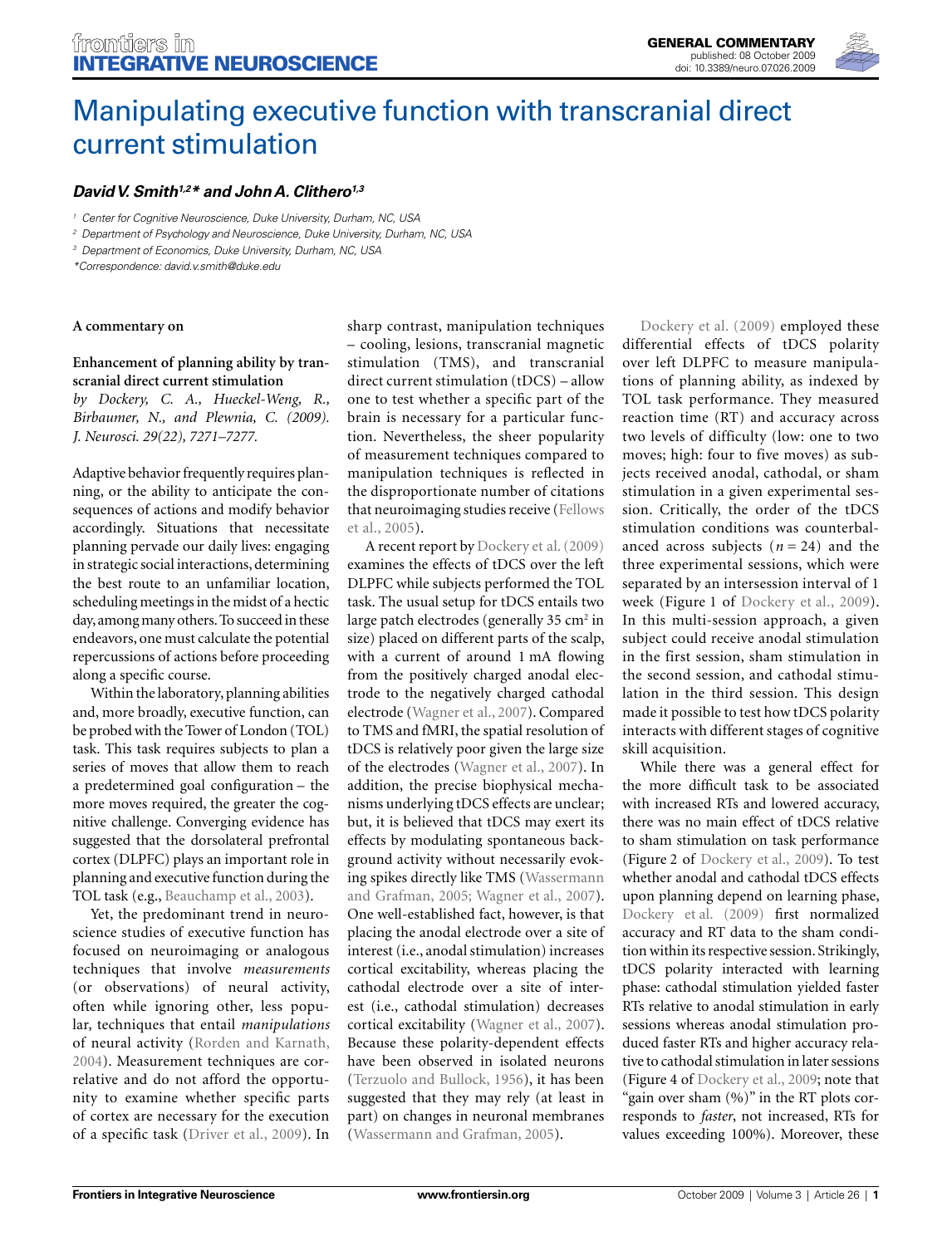behavioral effects were observed up to a year later, suggesting a sustained effect on prefrontal cortex function.

These results demonstrate that both anodal and cathodal tDCS over left DLPFC can enhance planning abilities under certain conditions. Dockery et al. (2009) propose that cathodal tDCS acts as a "neuronal noise reducer" that aids in acquiring executive functions needed for performing the TOL in early sessions. In contrast, anodal stimulation only provides benefits when the subjects are already trained on the task. Noting previous work that links dopamine levels and stimulation effects (Kuo et al., 2008), Dockery et al. (2009) suggest that the differential effects of stimulation are mediated by the amount of available dopamine. In light of this interpretation, other studies (e.g., Fecteau et al., 2007) have found reductions in risk-taking behavior – a trait linked to dopamine (Schultz et al., 2008) – following tDCS over the DLPFC. Yet, if dopamine, as Dockery et al. (2009) suggest, plays an important role in tDCS modulations of planning abilities (and perhaps in tDCS modulations of risk preferences), then one could directly test the involvement of dopamine using positron emission tomography or pharmacological manipulations of dopamine. Under this model, one might expect to observe lower levels of dopamine in later stages of the learning phase when anodal tDCS improves performance.

However, the interaction found by Dockery et al. (2009) could also reflect an order effect of their experimental conditions. As a thought experiment, consider the possibility that early-cathodal tDCS improves performance on the TOL, with this enhancement carrying over to subsequent sessions. This effect would necessarily make early-anodal tDCS appear ineffectual and late-anodal tDCS appear beneficial because subjects who receive early-cathodal tDCS cannot receive early-anodal tDCS. This possibility could easily be explored by utilizing a between-subjects design (i.e., groups of sham, cathodal, anodal) rather than having a within-subject design (i.e., sessions of sham, cathodal, anodal). If tDCS effects upon planning are truly learning-phase dependent, then one would expect to see a similar interaction of stimulation and session when stimulation is manipulated between groups.

Along these same lines, a key component for all manipulation studies is well-matched control conditions. In TMS and tDCS studies, controls frequently entail "sham" stimulation in which the subject experiences the sensory effects of brain stimulation without invoking neural effects – cf. the approach taken by Dockery et al. (2009). Even without this control, though, subjects would not have any subjective insight into whether they were receiving anodal or cathodal stimulation. Dockery et al. (2009) correctly acknowledge that their results cannot conclusively implicate the left DLPFC; one alternative is opposite effects on the right frontal pole. To disambiguate these conflicting explanations, one would need to reverse the electrode locations (and Dockery et al., 2009 note that results from such an experiment are forthcoming). This additional experiment, though, would still not be sufficient to attribute the observed effects to a single part of left DLPFC; additional regions should be considered. One potential control site could be parietal cortex, which has been previously associated with the TOL task (Beauchamp et al., 2003; Boghi et al., 2006). Future studies will need to provide supporting evidence to clarify the role of left DLPFC in planning.

Identifying and testing control areas in stimulation studies can only partially rule out contributions from other brain areas. Concurrent stimulation and imaging studies have revealed distal effects of brain stimulation in remote areas (reviewed in Driver et al., 2009). Remote effects of brain stimulation can often vary as a function of context (Driver et al., 2009), suggesting that functional connections between regions are not fixed. In light of the design of Dockery et al. (2009), the application of tDCS could potentially affect remote brain areas (Lang et al., 2005), possibly even differentially across experimental sessions. Delineating whether (and how) other brain regions interact with tDCS over DLPFC will require additional studies of concurrent brain-stimulation and brain-imaging.

Neuroscience needs balance between techniques designed to test for correlation or causation; thus the challenges of interpreting tDCS and other manipulation techniques are welcome. Moreover, an often overlooked feature of manipulation studies involving tDCS (and TMS) is their potential for therapeutic intervention: these techniques can be used to improve function in individuals suffering from stroke, depression, and Parkinson's disease (Fregni and Pascual-Leone, 2007). While manipulation techniques offer the promise of helping individuals with cognitive deficits, recent work such as that by Dockery et al. (2009) suggests that manipulation methods can even enhance the abilities of neurologically healthy individuals. Specifically, they note that tDCS stimulation appeared to influence performance even up to a year after the stimulation and training – results that highlight the power of tDCS. These results can be extended in at least two important ways. First, the main effect of trainingdependent modulations should be applied to other paradigms that test executive function. Replicating the results of Dockery et al. (2009) in another domain (e.g., visuospatial attention) would provide an important first step in translating their results into a clinically efficacious therapy. Second, future research can examine individual differences in baseline executive functions (e.g., planning ability, risky decision making, among others) coupled with susceptibility to tDCS stimulation. As dopamine may mediate at least some of the behavioral effects of tDCS, studies could examine whether dopamine genetics distinguish differential responses to tDCS. Furthermore, although previous studies have documented gender differences in brain activation related to planning (Boghi et al., 2006), Dockery et al. (2009) did not have sufficient statistical power to investigate this issue. A natural supplement would include a larger and diversified sample that is amenable to exploring individual differences, both in gender and dopamine genetics. Given the dramatic and sustained effects of tDCS on executive function (Dockery et al., 2009), exploring these and other extensions may have immediate and broad clinical impact.

### **ACKNOWLEDGMENTS**

We thank our mentor, Dr Scott Huettel, and Dr Christopher Rorden for helpful comments and discussion regarding this paper. We also thank Drs McKell Carter and Richard Yaxley for feedback on earlier drafts. David V. Smith and John A. Clithero were supported by National Research Service Awards through NIMH grants F31MH086248 (DVS) and F31MH086255 (JAC).